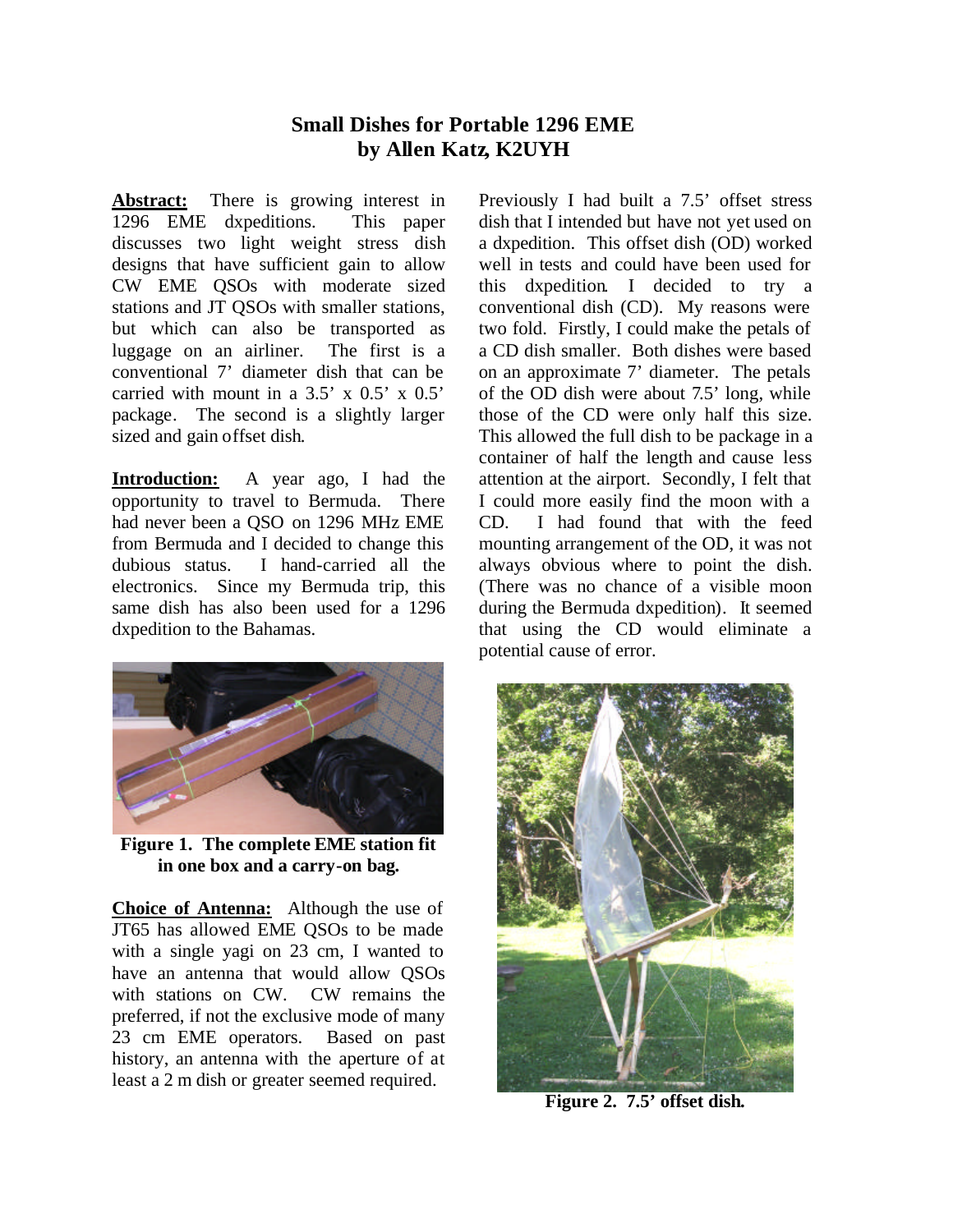For small size dishes, feed blockage can reduce antenna efficiency. The OD concept eliminates the feed blockage problem and is an major advantage of this design. Sometime in the future I plan to make side by side comparisons of the two designs.

Virtually all 23 cm EME stations use circular polarization. The use of circular polarization provides an effective gain increase of 3 dB over a linearly polarized antenna. Both CDs and ODs can be easily fed circularly polarized and provide lots of gain, but they also provide considerable additional weight and size. Stress dish designs can solve the problem of weight. Considering the pros and cons, I decided to use the CD approach for the Bermuda trip, but plan to try the offset dish for another trip in the near future.

**Stress Dish:** The concept of a parabolic stress dish goes back to my high school days when I conceived and built a 30' dish that I believe is the first stress dish design. Later I used a 20' stress dish for many 432 EME dxpeditions. This dish is still in use and was last used by W2WD for his 70 cm dxpedition to Nebraska in 2002.



**Figure 3. 20' stress dish on first Delaware dxpedition in the 80's.**

A CD of 7' diameter was decided upon as compromise between portability and gain.

The surface was produced from eight 40.5" lengths of  $\frac{1}{2}$ " x  $\frac{3}{4}$ " wood molding stock readily available at the local Home Depot. Each *spoke* has two holes drilled at 0.5" and 2" in from the outer end. These dish *spokes* are attached to an octagonal shaped center hub made from a 1' square piece of 1" plywood by cutting off 3.5" at the 4 corners. Each *spoke* overlaps the hub by 3" and is clamped in place using two small pieces of wood made from the same stock as the *spokes* – see Figure 4. (It would have been preferable to make channels into which the wood spokes could be inserted for attachment. I used this method of attachment for the 20' stress dish shown in Figure 3. This arrangement is stronger and makes assembly and disassembly quicker, but with only eight spokes the added effort was not considered necessary).



**Figure 4. The** *spokes* **are attached to the plywood center hub with 2 wood clamps.**

Two 1" pipe flanges are bolted to the center of the top and bottom of the hub for respectively attaching the feed support and mounting the dish. A 1" hole was also cut into the hub to allow access for the feed line and control cables.

A rim around the outside of the reflector is formed from eight 32.5" lengths of the  $\frac{1}{2}$ " x ¾" wood modeling stock with mounting holes 0.5" in from each edge. Each *rim segment* is attached to one of the *spokes*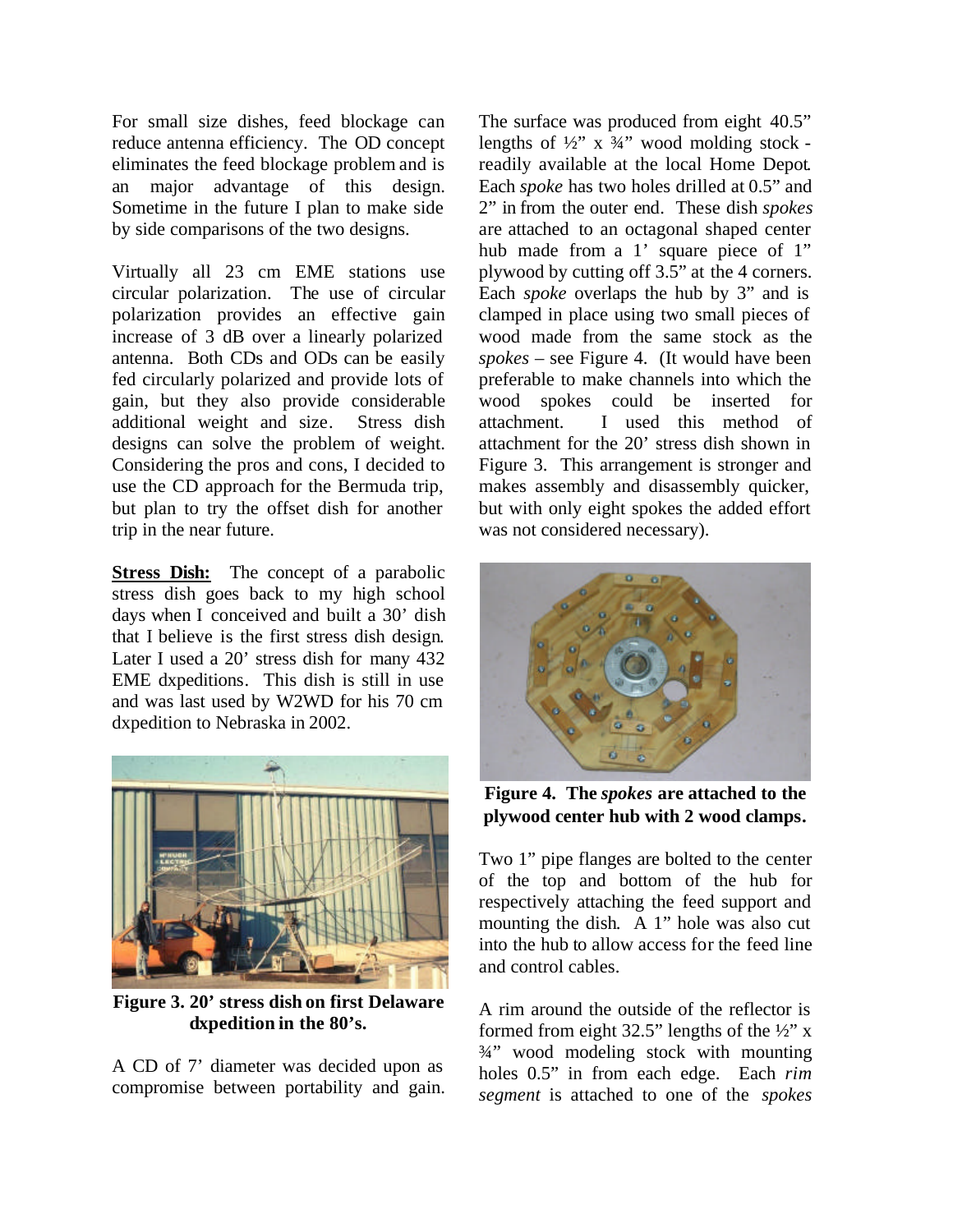using a 10-32 eyebolt (placed in the outer end hole) to form a *petal* of the dish.



**Figure 5. A** *petal* **is formed from a** *spoke***,**  *rim segment* **and aluminum screening.**

A 10-32 bolt is used to fasten the *rim segment* to the adjacent *spoke* by the lower hole (at the time of the dish assembly). A trapezoidal shaped piece of aluminum screening is also attached to the *spoke* – see Figure 5. (For shipping, the *rim segment* is moved over the *spoke* and the aluminum screening rolled around the 2 pieces with the eye bolt left in place as in Figure 6).



**Figure 6. For travel the aluminum screening is rolled around the** *spokes* **and**  *rim segments.*

The length of the *rim segment* is critical and must be correctly calculated (cord of a circle) and cut to achieve the desired dish shape. (Wood dimensions are given to the closest ¼" and should not need greater precision). Its length was chosen to produce a reflector with an f/d ratio of about 0.55. (This f/d matches reasonably well the dual

dipole feed chosen for use with the dish). The relationship between the diameter and depth of a parabolic reflector is given by the equation:

$$
X^2 = 4PY
$$
 (1)

where X is radius of the reflector, Y is the depth and P is the focal distance. The shape of the curve used for this dish is shown in Figure 7. The deeper the dish, the shorter the focal distance and the wider the beam width of the optimum feed antenna. The length of the overlapping *spoke* and hub is longer than the diameter of the dish and integrates out to be 43.5" from which the 40.5" *spoke* length is determined.The two holes in the *rim segment* are place 0.5" in from the ends and are 31.5" apart.



**Figure 7. Shape of the dish's curve.**

The dish's focal length is about 46.25" long. To keep the dish light in weight, a 1.25" diameter aluminum pole is used as the main support for the feed antenna. One end of this pole is cross slit and attached to a 1" pipe nipple with a hose clap. The pole can then be screwed into the pipe flange as shown in Figure 8. Eight holes are drilled into the opposite end and used to secure 8 ropes that are used to pull up the *spokes*. These ropes guy the *spokes* and facilitate the dish assembly, but are not tightened to the point where they distorted the dish shape. The dish shape should be set by the length of the *rim segments.*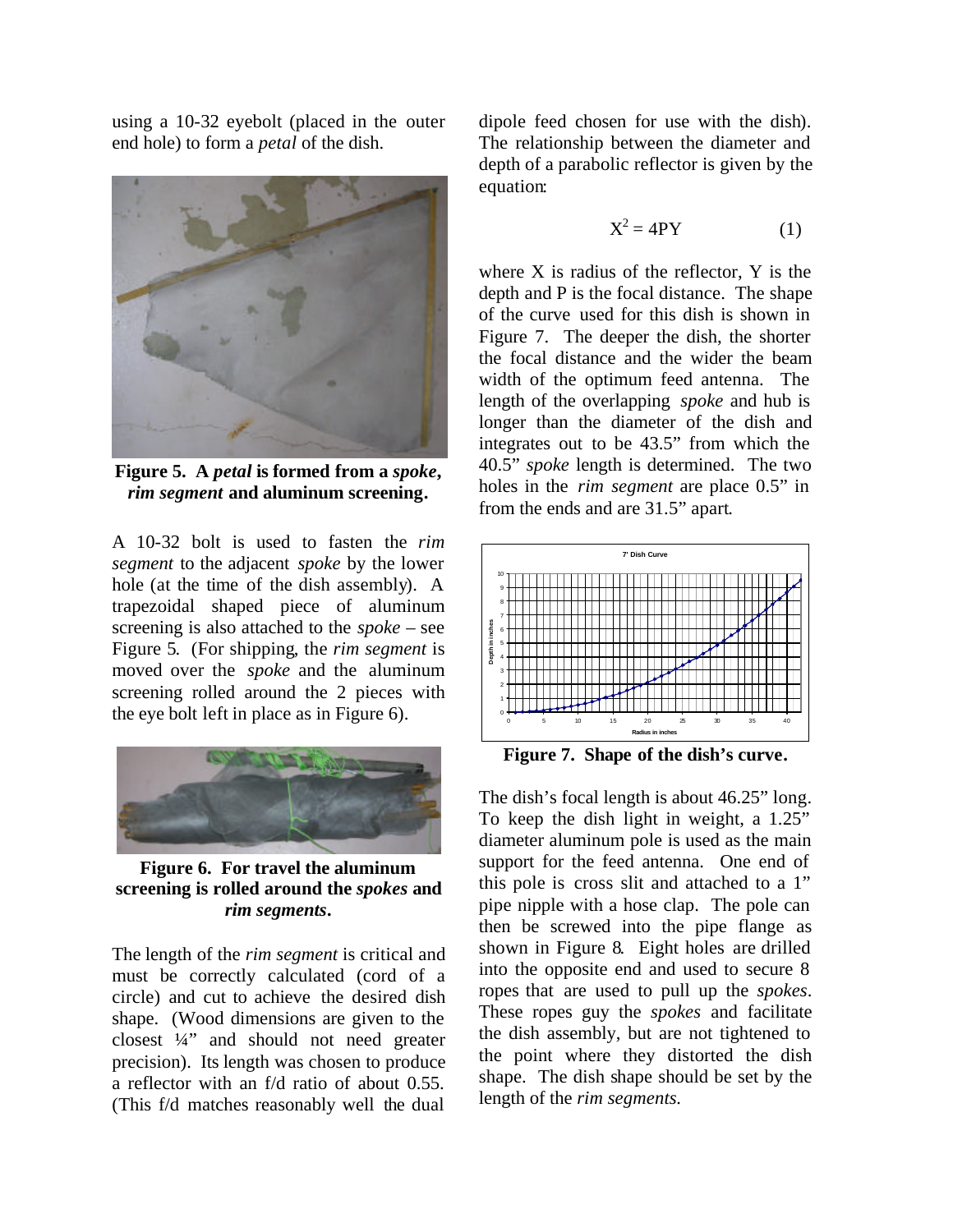

**Figure 8. Installation of feed support.**

**Feed Antenna:** The feed pole is extended with a hook made from four lengths of 1" square aluminum stock that was used to hold the feed antenna at the center of the dish. A feed formed from orthogonal dual dipoles with a quadrature hybrid was used to produce circular polarization. The dual dipoles were chosen because of their relatively small size. An IMU horn would be an excellent choice for a feed antenna, but would add significantly to the size and weight and be difficult to transport.



**Figure 9. Dual dipole feed antenna.**

**Mount:** An AZ-EL mount is assembled from 1" plumbing fittings. Only a tee and an elbow connected with two nipples are required. The components of the mount are shown in Figure 10.



**Figure 10. The mount is made from 1" plumbing fittings.**

One nipple connects the flange at the back of the dish to one end the tee. The second nipple connects the center of the tee to the elbow and serves as the elevation axis bearing. Two additional nipples are used to allow aluminum poles to screw into the mount (in an identical fashion to the feed support pole). One is for the vertical support mast, which connects to the other side of the elbow and provides the azimuth axis bearing. The other connects a pole for counter weight to the opposite end of the tee, as can be seen in Figure 13. This pole was secured with a rope to hold the elevation angle. Figure 13 also shows the inclinometer used for elevation readout and the protractor (white cylinder) used for azimuth readout.

**Covering:** The dish is covered with aluminum screening. This material is available in the US in 3' width by 25' long rolls. Two rolls were needed to cover the dish. The screening is cut into eight trapezoidal pieces - one for each *petal*. One side of the screening is attached to a *spoke* with wire  $($   $\approx$  #24) stitching. The screening pieces are made wide enough to overlap the next spoke, but are not connected. Neither is the screening attached to the *rim segments.* When a *rim segment,* during the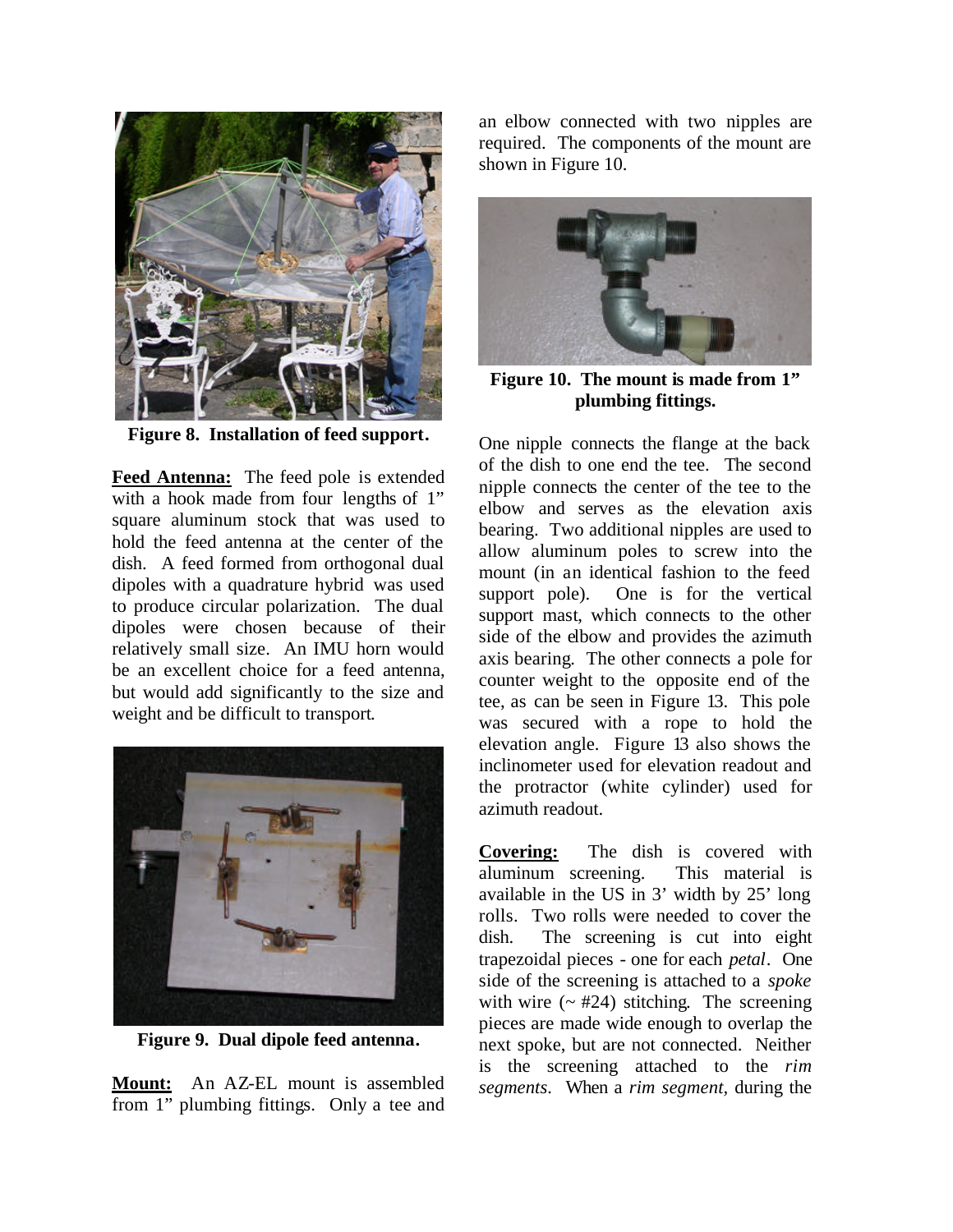assembly of the dish, is bolted to the adjacent *spoke*, it is also used to bolt the aluminum screen in place. A hole is placed in the screening to facilitate this process. After all the *petals* are in place, a few short lengths of wire are run through the mesh and used to temporarily tie the screening pieces to their corresponding *rim segment* and the adjacent *spoke*.

**CD Assembly:** The dish can be assembled (or disassembled) in less than an hour by a single person. The main vertical mast is first tied to a rigid structure. I had intended to use the railing on the balcony of my hotel room for this purpose, but had to change my plans. I ended up using a picnic table to hold the mast.



**Figure 11. Start of dish assembly.**

The mount is screwed into the mast and then the center hub of the dish is screwed to the mount. The mount is set so that the hub is pointing vertically, and the center feed support pole screwed to the hub. A *spoke* is next slid under the clamps on the hub and bolted in place. This process is repeated until all the remaining 7 *spokes* (and *petals*) are attached. (I added screw stops, so that the *spokes* would always be at the correct depth). The ropes from the center support are attached to the corresponding eyebolt on the end of the *spokes*. Small turn buckles with hooks are used to attach the ropes. The *rim segments* of each *petal* are then moved so they are at a right angle to the *spokes* and bolted to the adjacent *spoke* along with the

aluminum mesh. Extra wire is used complete the attachment of and smooth out the mesh as already discussed. Finally the feed assembly is bolted to the center support pole and the preamps, relays and feedline connected.



**Figure 12. The** *spokes* **(***petals***) are attached to the center hub one at a time .**



**Figure13. Completed dish and mount.**

**CD Testing/Operation:** The dish was basically constructed in a single weekend with no time for testing before the trip. Sun noise was measured for the first time in Bermuda. I used the reflection of the sun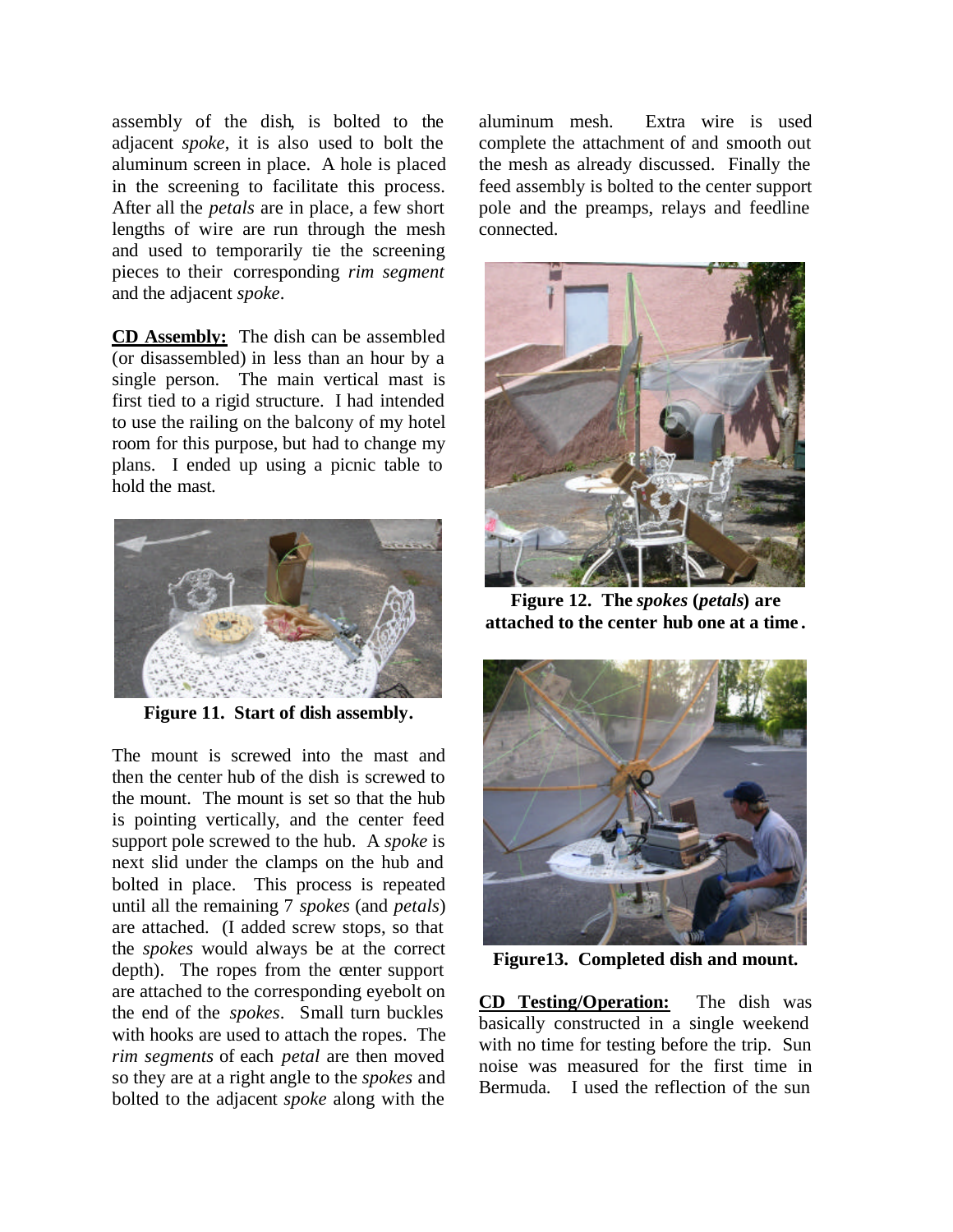on the dish to calibrate my tracking system. It was gratifying to hear a significant increase in noise level when the sun's shadow was at the center of the reflector, but I did not have a way of quantifying the actual level.

.

**Offset Dishe Option:** ODs are just a portion of a parabola of revolution (CD). The antenna described in this paper uses slightly less than a quarter of a conventional dish reflector. By using only part of a normal *full* dish as the reflector, the feed antenna can be moved away from the center of the reflector, where most of the RF energy is located. The feed can be located to one side of the reflector, where little or no RF energy is present – as shown in Figure 14. The feed must still be located at the focal point of the parabolic curve. The feed must also have higher gain, since it should *ideally* only illuminate the reflector area. (As noted, the OD is only a *fraction* of the full dish. Hence the feed antenna must have higher gain to produce a smaller beam). Likewise, a deeper dish (smaller equivalent f/d ratio) should be used for the offset reflector to keep the feed antenna to a reasonable size.



**Figure 14. The feed is on one side.**

The OD besides having greater efficiency than a CD antenna has an added advantage for EME. It can be mounted with its center gravity very close to the ground and still fully track the moon. This allows a relatively small mount to be used and makes a polar mount a good choice with an OD.

**OD Construction:** It was decided as compromise between portability and gain to construct a reflector with a radius of 7.5'. This would correspond to a CD of 15' in diameter. In the case of our OD, only a quarter of a CD's surface is used as shown in Figure 15. This surface was produced from five 7.5' lengths of  $\frac{1}{2}$ " x  $\frac{3}{4}$ " wood molding stock – same material as used for the CD. These *struts* were attached to a 1' radius wedge shaped (quarter of a circle) piece of ½" plywood with two bolts. A 3' overlap was used.



**Figure 15. The** *struts* **are attached to a square plywood center with two bolts.**

A rim around the outside of the reflector was made with 3.5' length of  $\frac{1}{2}$ " x  $\frac{1}{2}$ " wood modeling stock with two small (8-32) bolts as shown in Figure 16. The 3.5' length was chosen to produce a reflector with an equivalent (full reflector) f/d ratio of about 0.3. This corresponds to a feed beamwidth of about 90°. (This beamwidth matches reasonably well a dual dipole feed).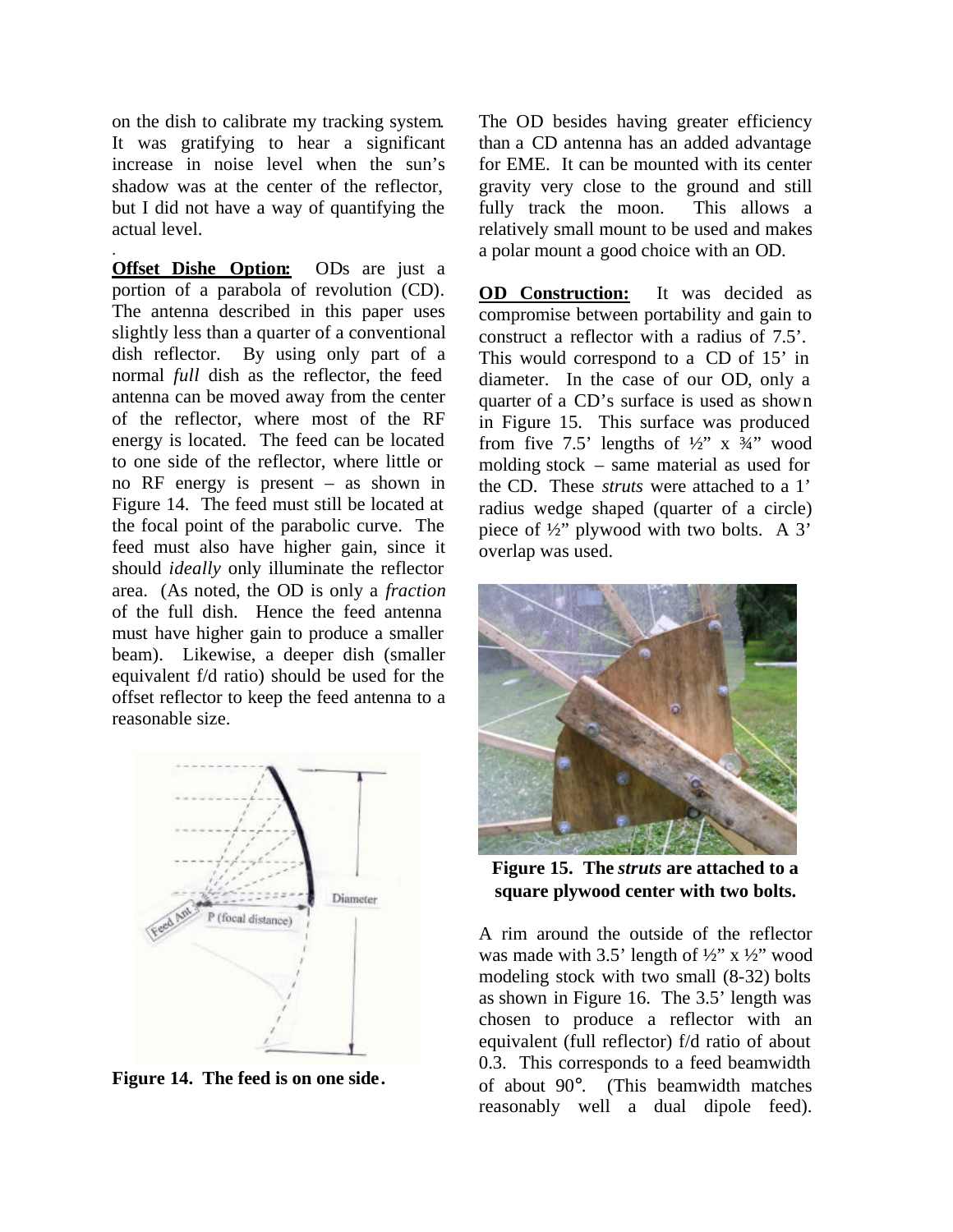Making the reflector deeper, see equation (1), will allow a wider beam feed to be used. The dish's focal distance is about  $4.5'$ .



**Figure 16. An outside rim is formed from 3.5' length modeling strip.**

The dish's focal length is about 4.5' long. A 3.5' length of 2" x 3" lumber was used for the main feed support. This piece was attached to the plywood center section using a small wood block. Nylon ropes were run from the feed support to eye bolts at the ends of each strut. The length of these lines was adjusted so that the radius (X distance) of each strut was 7.5'. It was discovered that the pull of struts was bending the feed support (and plywood center section). To counter this effect, a second 3' length of 2" x 3" was added in the direction opposite to the struts and at a right angle to the feed support. The feed support was guyed to this add support to correct its bending as shown in Figure 17. The feed support was also used for attaching the dish to the mount.

**OD Feed Mounting:** The feed antenna was attached to about a 1' length of 2" x 2". This was attached to a 2nd approximately 1.5' length of 2" x 2" using a single  $3/8$ " bolt, which was in turn attached to the feed

support by another single 3/8" bolt. Extra mounting holes were drill in the feed support to allow the position of the feed to raised or lowered. This arrangement provided several degrees of freedom in adjusting the position of the feed for optimum performance. Feed mounting details are shown in Figure 18.



**Figure 17. The dish is attached to the feed support by a 2" x 2" block.**



**Figure 18. The feed mount uses several supports to allow optimum positioning.**

**OD Covering:** The OD is covered with Aluminum screening as was the CD. In the case of the OD, the screening was first rolled over the top of the stressed dish and cut to the required size. The remaining screening was flipped over to match the cut end with the shape of the dish, and rolled over the center portion of the dish. This process was repeated a third time for the bottom section – see Figure 19. One of the